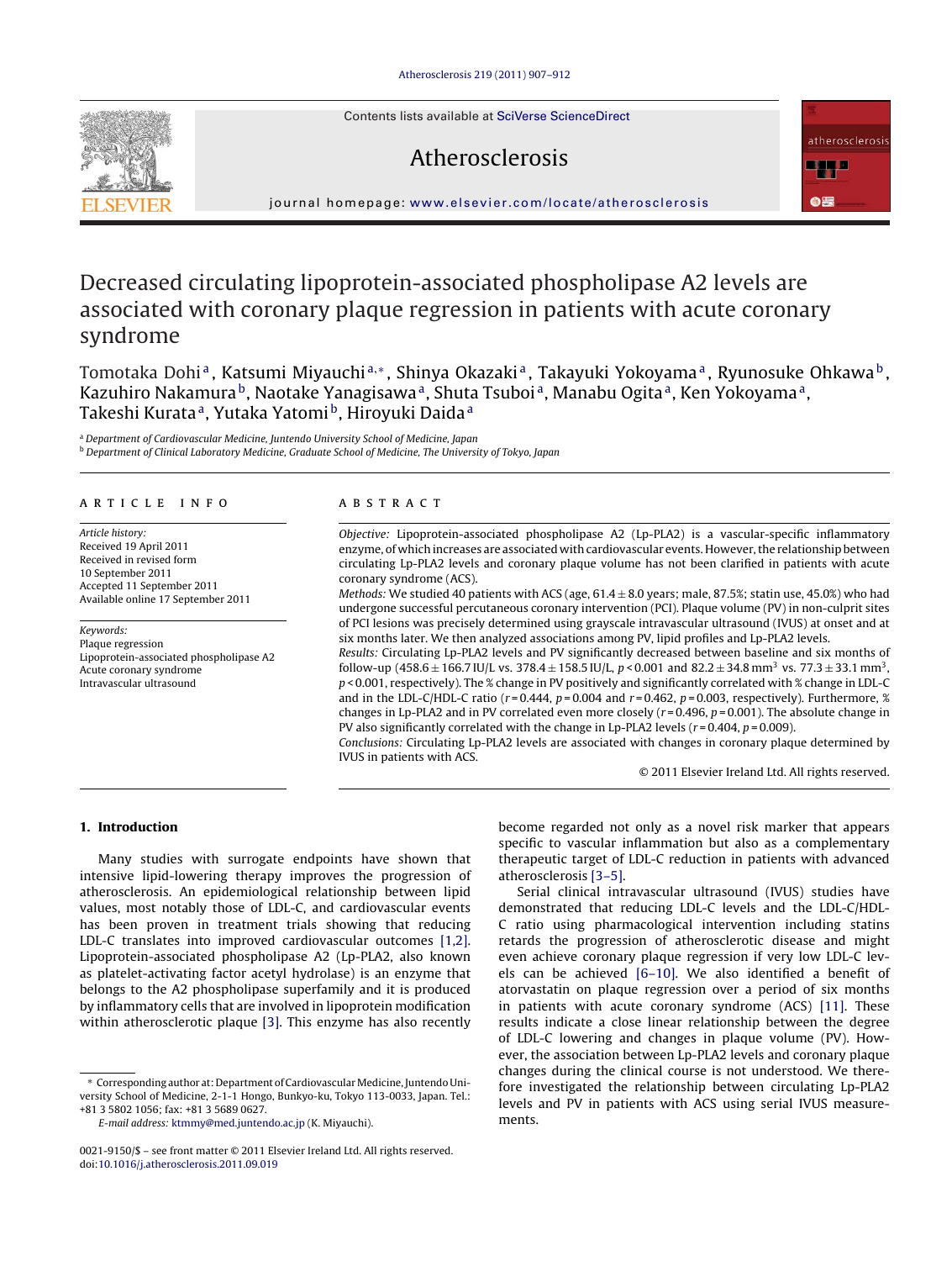# **2. Methods**

## 2.1. Study design

The present observational longitudinal study estimates associations among Lp-PLA2 levels, coronary plaque and other established biomarkers, and analyzes information that was prospectively gathered during the Extended-ESTABLISH trial. The Extended-ESTABLISH trial (extended version of the ESTABLISH trial) has been described in detail [\[11,12\]. I](#page-4-0)n brief, the Extended-ESTABLISH trial evaluated associations among clinical prognosis, coronary plaque change and early intensive statin therapy in 180 patients with ACS who underwent PCI under IVUS guidance. Patients were randomized within 48 h of ACS onset to receive either intensive lipid-lowering therapy (atorvastatin 20 mg p.o. daily,  $n = 90$ ) after PCI or standard care (lipid-lowering diet,  $n = 90$ ).

Patients were included in the present study if they fulfilled the following criteria: coronary plaque of a non-PCI site in a culprit vessel precisely evaluated by grayscale IVUS at ACS onset and six months later and adequate serum volume in conservatively frozen samples for various measurements. Acute coronary syndrome was defined as high-risk unstable angina, non-ST-elevated myocardial infarction (MI), or ST-elevated MI. An increase ( $\geq$ 2-fold) in serum creatine phosphokinase and troponin T positivity indicated a diagnosis of MI. Both PCI and post-interventional management proceeded in the standard manner. We consequently enrolled 40 consecutive patients with ACS who were admitted to hospital between April 2003 and March 2005 during the entry period of the Extended-ESTABLISH trial. Our institutional review board approved the study and all patients provided written informed consent to participate. This manuscript report followed the STROBE guidelines [\[13\].](#page-4-0)

## 2.2. IVUS examination and analysis

All IVUS images were acquired as described using a 40-MHz, 2.9 F system (Boston Scientific) at baseline and at follow-up [\[11\]. A](#page-4-0)fter the intracoronary administration of nitroglycerin (0.2 mg), an ultrasound catheter was positioned  $\geq 10$  mm distal to the PCI site. The catheter was automatically retracted at 0.5 mm/s and IVUS measurements were recorded on super VHS videotape and quantified offline. Plaque volume was assessed by volumetric analysis using a Netra 3D IVUS system (ScImage, Los Altos, CA, USA). Baseline and follow-up IVUS images were simultaneously reviewed on a display and target segments were selected. One target segment was determined at a non-PCI site that was >5 mm proximal or distal to the PCI site with a reproducible index side branch. Segments with obvious calcification or tortuosity were avoided. An independent experienced IVUS investigator who was blinded to the patient groups and angiographic results quantified lesion length, vessel and lumen volumes in the standard manner and PV as vessel volume minus lumen volume. The % change in PV was defined as a change in PV (follow-up minus baseline plaque volume) divided by baseline PV.

## 2.3. Biomarker analysis

Serum lipid levels and inflammatory markers were measured in conservative frozen samples at baseline and at follow-up. Concentrations of Lp-PLA2 in the samples were determined spectrophotometrically as described [\[14\];](#page-4-0) platelet-activating factor acetylhydrolase activity was assayed using the substrate 1-myristoyl-2-(p-nitrophenylsuccinyl)phosphatidylcholine. The product, p-nitrophenyl succinate, was spectrophotometrically determined at 410 nm. Standard assays proceeded using a JCA-BM8040 automatic analyzer (JEOL, Tokyo, Japan) with the following parameters: method, Rate-A; measuring points, 40–56; sample

volume, 60  $\mu$ L; R1 volume, 60  $\mu$ L; R2 volume, 20  $\mu$ L; wavelength (main/sub), 410/505 nm; K-Factor, 12,890. Five-fold-diluted samples (60 µL) were mixed with 60 µL of Reagent 1 (200 mmol/L NaCl, 15 mmol/L EDTA, 9.6 mmol/L sodium 1-nonanesulfonate, 7 mmol/L CHAPS, and 100 mmol/L HEPES, pH 7.6) and incubated at 37 $\degree$ C for 5 min. The reaction was then started by adding 20  $\mu$ L of Reagent 2 (18 mmol/L citric acid monohydrate, 8.64 mmol/L sodium 1-nonanesulfonate, 10% ethanol, and 3.2 mmol/L 1-myristoyl-2- (4-nitrophenylsuccinyl)phosphatidylcholine, pH 4.5). Absorption was measured at 2 and 5 min after adding the substrate (Reagent 2). Activities were calculated using the difference between the absorbance of the above measurement points and the extinction coefficient ( $\varepsilon$  = 12.3  $\times$  10<sup>3</sup> L/mol/cm at pH 7.6) of 4-nitrophenol. This automated assay canmeasure the activities of thousands of samples within a few hours with excellent precision (coefficient of variation 0.5%,  $n = 30$ ) and a good correlation ( $r = 0.979$ ,  $n = 100$ ) compared with conventional radioisotopic assays. The assays proceeded as standard laboratory tests; all samples were processed individually and randomly in a blinded fashion.

#### 2.4. Statistical analysis

All data were statistically analyzed using SPSS version 18.0 (SPSS Inc., Chicago, IL, USA) and JMP version 9.0 (SAS Institute Inc., Cary, NC, USA). We confirmed data normality using histograms or box plots and the results are expressed as means  $\pm$  SD or as medians and interquartile ranges. Categorical data are presented as numbers and ratios (%). Absolute changes in biomarker levels were assessed during follow-up using a t test or the Wilcoxon signed-rank test. Correlations were searched using Spearman's rank correlation. Based on the assumption that the correlation coefficient between the % change in PV and in Lp-PLA2 was 0.45, 36 samples were sufficient to achieve 80% power to detect correlation coefficients with a two-sided significance level of 0.05. Effects and interactions among different variables on changes in plaque for six months were examined by multivariable analysis. The following variables were initially incorporated into the univariablemodel: age, sex, diabetes, hypertension and atorvastatin for six months, and % changes in LDL-C, hs-CRP and Lp-PLA2. Statistically significant variables in the multivariable regression analysis selected using the forward stepwise procedure were subsequently included in a new model. A two-tailed p value of <0.05 was considered statistically significant.

#### **3. Results**

## 3.1. Baseline clinical characteristics and IVUS measurements

[Table 1](#page-2-0) shows the baseline characteristics of the patients. The mean age was  $61.4 \pm 8.0$  years, 35 were men and 62.5% of the patients had ST elevation MI. The left anterior descending artery was the culprit coronary artery in 42.5% of patients. The ACS in all patients was treated with bare metal stents. Eighteen patients were randomized to receive atorvastatin therapy after PCI for six months (atorvastatin group) and 22 were randomized to a control group (non-statin) in the Extended-ESTABLISH trial. Thus, 45.0% of the patients received statin treatment in the present study. The analyzed coronary plaques were all proximal to the PCI sites. Plaque volume significantly decreased between baseline and at 6-month follow-up (82.2  $\pm$  34.8 mm<sup>3</sup> vs.77.3  $\pm$  33.1 mm<sup>3</sup>, p < 0.001; [Table 2\)](#page-2-0) [\(Fig. 1\).](#page-2-0)

#### 3.2. Serum Lp-PLA2 levels and lipid profiles in patients with ACS

[Table 2](#page-2-0) shows data regarding various biomarkers. Levels of Lp-PLA2 and LDL-C as well as the LDL-C/HDL-C ratios significantly decreased between baseline and six months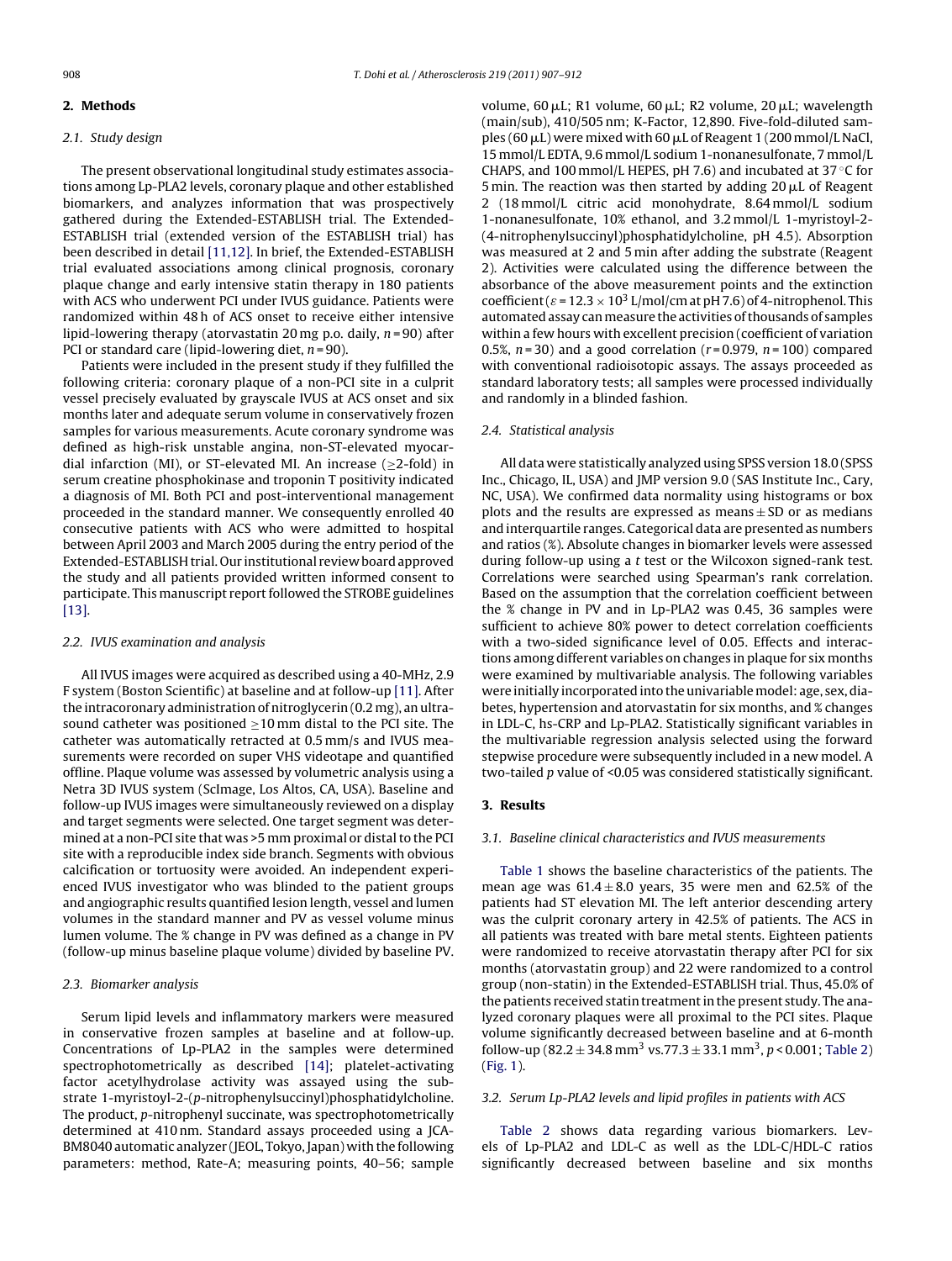<span id="page-2-0"></span>

**Fig. 1.** Example of baseline and 6-month follow-up IVUS images and biomarkers. Eccentric plaque is observed at non-PCI proximal site in left anterior descending artery. Lumen is significantly enlarged whereas plaque and circulating Lp-PLA2 levels are reduced in patients treated with statins for six months.

later  $(458.6 \pm 166.7 \text{ IU/L} \text{ vs. } 378.4 \pm 158.5 \text{ IU/L}, p < 0.001$ ;  $102.6 \pm 25.2$  mg/dL vs.  $86.4 \pm 31.0$  mg/dL,  $p = 0.003$ ;  $2.4 \pm 0.8$ vs.  $2.0 \pm 0.8$ ,  $p < 0.001$ , respectively), whereas the HDL-C levels did not significantly change  $(44.9 \pm 10.9 \,\text{mg/dL}$  vs.  $45.5 \pm 8.9 \,\text{mg/dL}$ ,  $p = 0.681$ ). Although the Lp-PLA2 levels at baseline were similar in patients who were treated or not with atorvastatin  $(463.1 \pm 180.1 \text{ IU/L vs. } 453.1 \pm 153.6 \text{ IU/L}, p = 0.913)$ , the Lp-PLA2 levels were significantly lower at follow-up in patients who were treated with atorvastatin than in those who were not  $(319.8 \pm 132.6 \text{ IU/L vs. } 426.3 \pm 164.5 \text{ IU/L}, p = 0.038).$ 

We also analyzed correlations between Lp-PLA2 levels and other markers and parameters. Levels of Lp-PLA2 positively and

#### **Table 1**

Patients' characteristics.

| Age (year)                        | $61.4 + 8.0$        |  |  |
|-----------------------------------|---------------------|--|--|
| Men/women                         | 35/5                |  |  |
| Body mass index $(kg/m2)$         | $24.1 + 3.2$        |  |  |
| Systolic blood pressure (mmHg)    | $137.2 + 24.9$      |  |  |
| Diastolic blood pressure (mmHg)   | $77.2 \pm 15.2$     |  |  |
| History                           |                     |  |  |
| Diabetes mellitus, $n$ (%)        | 16(40.0)            |  |  |
| Hypertension, $n$ (%)             | 23(57.5)            |  |  |
| Current smoker, $n$ (%)           | 18(45.0)            |  |  |
| Medication                        |                     |  |  |
| Statins, $n$ $(\%)$               | 18 (45.0)           |  |  |
| Aspirin, $n$ $(\%)$               | 40(100.0)           |  |  |
| Beta blockers, $n$ $(\%)$         | 17(42.5)            |  |  |
| $ACEI/ARB$ , $n$ $(\%)$           | 31 (77.5)           |  |  |
| Type of ACS                       |                     |  |  |
| AMI, $n$ $(\%)$                   | 25(62.5)            |  |  |
| UAP, $n$ $(\%)$                   | 15(37.5)            |  |  |
| Culprit coronary artery           |                     |  |  |
| Left anterior descending, $n$ (%) | 17(42.5)            |  |  |
| Left circumflex, $n$ (%)          | 5(12.5)             |  |  |
| Right coronary artery, $n(\%)$    | 18(45.0)            |  |  |
| Laboratory                        |                     |  |  |
| Creatinine $(mg/dL)$              | $0.74(0.56 - 0.90)$ |  |  |
| Troponin, $T$ ( $pg/mL$ )         | 1471 (427-6725)     |  |  |

ACS, acute coronary syndrome; AMI, acute myocardial infarction; UAP, unstable angina; p < 0.05 was considered significant.

significantly correlated with LDL-C  $(r=0.344, p=0.029$  and  $r = 0.563$ ,  $p < 0.001$ , respectively) and the LDL-C/HDL-C ratio  $(r = 0.531, p < 0.001$  and  $r = 0.597; p < 0.001$ , respectively) at both baseline and at follow-up. However, levels of Lp-PLA2 did not significantly correlate with those of either HDL-C or hs-CRP (all  $p > 0.05$ ).

# 3.3. Correlation between biomarkers and coronary plaque volume

We assessed correlations between % changes in PV and in biomarkers at six months after ACS to determine which factors are associated with changes in coronary plaque volume. We found that % change in PV positively and significantly correlated with % change in LDL-C and in LDL-C/HDL-C  $(r=0.444, p=0.004$  and  $r = 0.462$ ,  $p = 0.003$ , respectively). Furthermore, % change in Lp-PLA2 correlated more closely with % change in PV ( $r = 0.496$ ,  $p = 0.001$ ). However, % changes in PV and in HDL-C did not significantly correlate  $(r = 0.101, p = 0.542; Fig. 2A-D)$  $(r = 0.101, p = 0.542; Fig. 2A-D)$  $(r = 0.101, p = 0.542; Fig. 2A-D)$ .

#### **Table 2**

Laboratory and IVUS findings.

|                                 | <b>Baseline</b> | Six months later p Value |         |
|---------------------------------|-----------------|--------------------------|---------|
| <b>IVUS</b> measurements        |                 |                          |         |
| Total length (mm)               | $85.8 + 24.7$   | $85.7 + 24.6$            | 0.982   |
| Vessel volume $(mm3)$           | $177.8 + 66.1$  | $169.3 + 59.9$           | 0.001   |
| Lumen volume $\text{(mm}^3)$    | $95.5 \pm 46.0$ | $92.0 + 45.1$            | 0.076   |
| Plaque volume $(mm3)$           | $82.2 + 34.8$   | $77.3 + 33.1$            | < 0.001 |
| Percent change in plaque volume |                 | $-4.9 + 13.7$            |         |
| <b>Laboratory findings</b>      |                 |                          |         |
| $Lp$ -PLA2 (IU/L)               | $458.6 + 166.7$ | $378.4 + 158.5$          | < 0.001 |
| % change in Lp-PLA2             |                 | $-15.6 + 20.6$           |         |
| $LDL-C$ ( $mg/dL$ )             | $102.6 + 25.2$  | $86.4 + 31.0$            | 0.003   |
| % change in LDL-C               |                 | $-13.7 + 30.9$           |         |
| $HDL-C$ (mg/dL)                 | $44.9 + 10.9$   | $45.5 \pm 8.9$           | 0.681   |
| % change in HDL-C               |                 | $3.4 + 17.2$             |         |
| LDL-C/HDL-C                     | $2.4 + 0.8$     | $2.0 + 0.8$              | < 0.001 |
| Triglyceride (mg/dL)            | $72.4 \pm 41.3$ | $128.9 \pm 59.9$         | < 0.001 |
| $Hs-CRP$ (mg/dL)                | $0.60 \pm 1.96$ | $0.15 + 0.25$            | 0.161   |

IVUS, intravascular ultrasound; Lp-PLA2, lipoprotein-associated phospholipase A2; p < 0.05 was considered significant.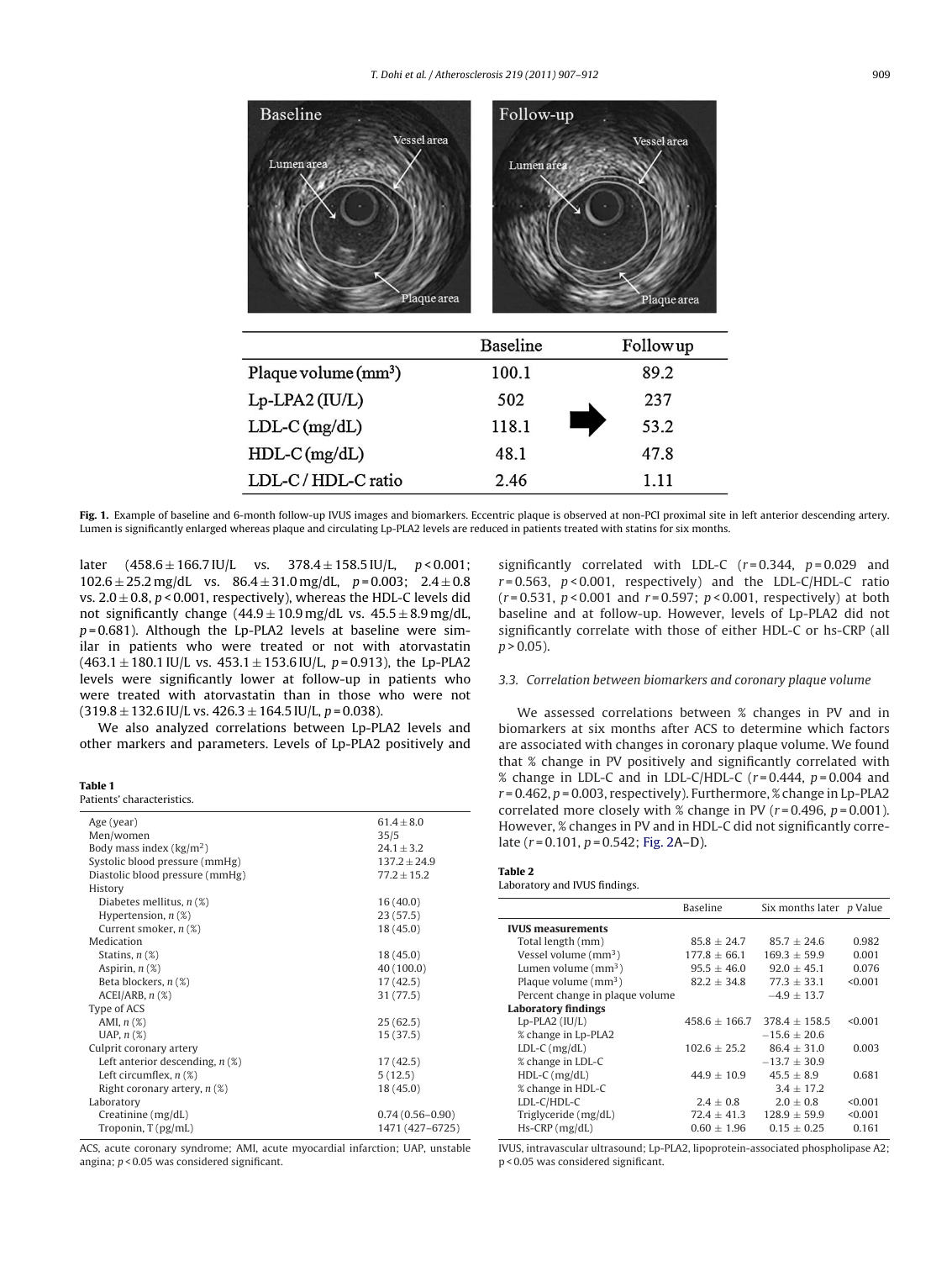<span id="page-3-0"></span>

**Fig. 2.** Correlation between % change in plaque volume (PV) and in levels of various biomarkers in patients with ACS. Correlations were significant between % change in PV and levels of Lp-PLA2 (A) and LDL-C (B) and % change in LDL-C/HDL-C ratio (C), but not between % change in PV and HDL-C levels (D).

We also evaluated correlations between absolute changes in PV and in each biomarker. The change in PV positively and significantly correlated with changes in levels of LP-PLA2 and LDL-C as well as the LDL-C/HDL-C ratio ( $r = 0.404$ ,  $p = 0.009$ ;  $r = 0.428$ ,  $p = 0.006$  and  $r = 0.366$ ,  $p = 0.020$ , respectively). Changes in PV and in HDL-C did not significantly correlate  $(r=0.116, p=0.474)$ .

# 3.4. Regression analysis of % change in plaque volume

Regression analysis revealed that sex and atorvastatin, as well as % changes in LDL-C, and Lp-PLA2 were significantly associated (all  $p$  < 0.05). Stepwise multivariable regression analysis demonstrated that the independent variables associated with % change in PV over a period of six months in patients with ACS were % change in Lp-PLA2 ( $p = 0.011$ ), atorvastatin for six months ( $p = 0.079$ ) and sex ( $p = 0.014$ ; [Table 3\).](#page-4-0)

# **4. Discussion**

The present study demonstrated a significant association between serial changes in the Lp-PLA2 levels and changes in coronary plaque in patients with ACS. The relationship between baseline and on-trial Lp-PLA2 levels that resulted in changes in plaque was closer than the relationships between LDL-C levels and the LDL-C/HDL-C ratio that are presently considered significant correlative factors associated with plaque regression or progression. In addition, our multivariable analysis showed that the independent risk factor for coronary plaque change was % change in Lp-PLA2 levels even when statins were included as a variable.

We demonstrated significant correlations between IVUS measurements of plaque volume and laboratory parameters including LCL-C, LDL-C/HDL-C and Lp-PLA2 levels after ACS over six months. The % change in Lp-PLA2 levels was more closely correlated with % change in PV in this study. Based on these findings, we believe that Lp-PLA2 levels could serve as a novel surrogate marker for plaque regression in patients with ACS. The calcium-independent phospholipase Lp-PLA2 has specificity for oxidatively modified fatty acids located at the sn-2 position of oxidized phospholipids [\[15,16\].](#page-4-0) It is secreted by inflammatory cells and is primarily attached to circulating LDL and to a lesser degree with HDL and lipoprotein (a) [\[17\].](#page-5-0) The activity of Lp-PLA2 is upregulated in atherosclerotic lesions, particularly in complex plaque [\[18\].](#page-5-0) In addition, Lp-PLA2 plays an active role in LDL oxidation and it is significantly upregulated in atherosclerotic plaques [\[19\]. T](#page-5-0)he oxidative process transforms phosphatidylcholine (PC) to oxidative modified PC. This molecule acts as a substrate for Lp-PLA2. Thus, the interaction between oxidative modified PC and Lp-PLA2 generates oxidized fatty acids and lysophosphatidylcholine (Lyso-PC) [\[20\]. L](#page-5-0)yso-PC and oxidized fatty acids exert many proinflammatory actions that lead to atherosclerotic plaque formation. Molecules of Lp-PLA2 are expressed in and around the necrotic core of advanced human atheroma [\[21\]. S](#page-5-0)everal histopathological studies have also found Lp-PLA2 within plaques that are either prone to rupture or that already have fissured fibrous caps and have developed localized thrombus. The local intensity of Lp-PLA2 staining is apparently related to plaque vulnerability in a graded, dose-dependent fashion [\[17\]. T](#page-5-0)herefore, we consider that to understand the association between ACS complicated with unstable plaque and changes in plaque volume and Lp-PLA2 levels is valuable for clinical management. On the other hand, consistent with the ATP III clinical guidelines for the use of inflammatory markers, Lp-PLA2 is recommended as a diagnostic test for vascular inflammation to better identify patients at high or very high risk who will benefit from intensified lipid-lowering therapy [\[22\]. T](#page-5-0)raditional risk factors such as lipid measurement and cardiac imaging do not directly assess whether or not plaques are rupture-prone, or have a thin, fibrous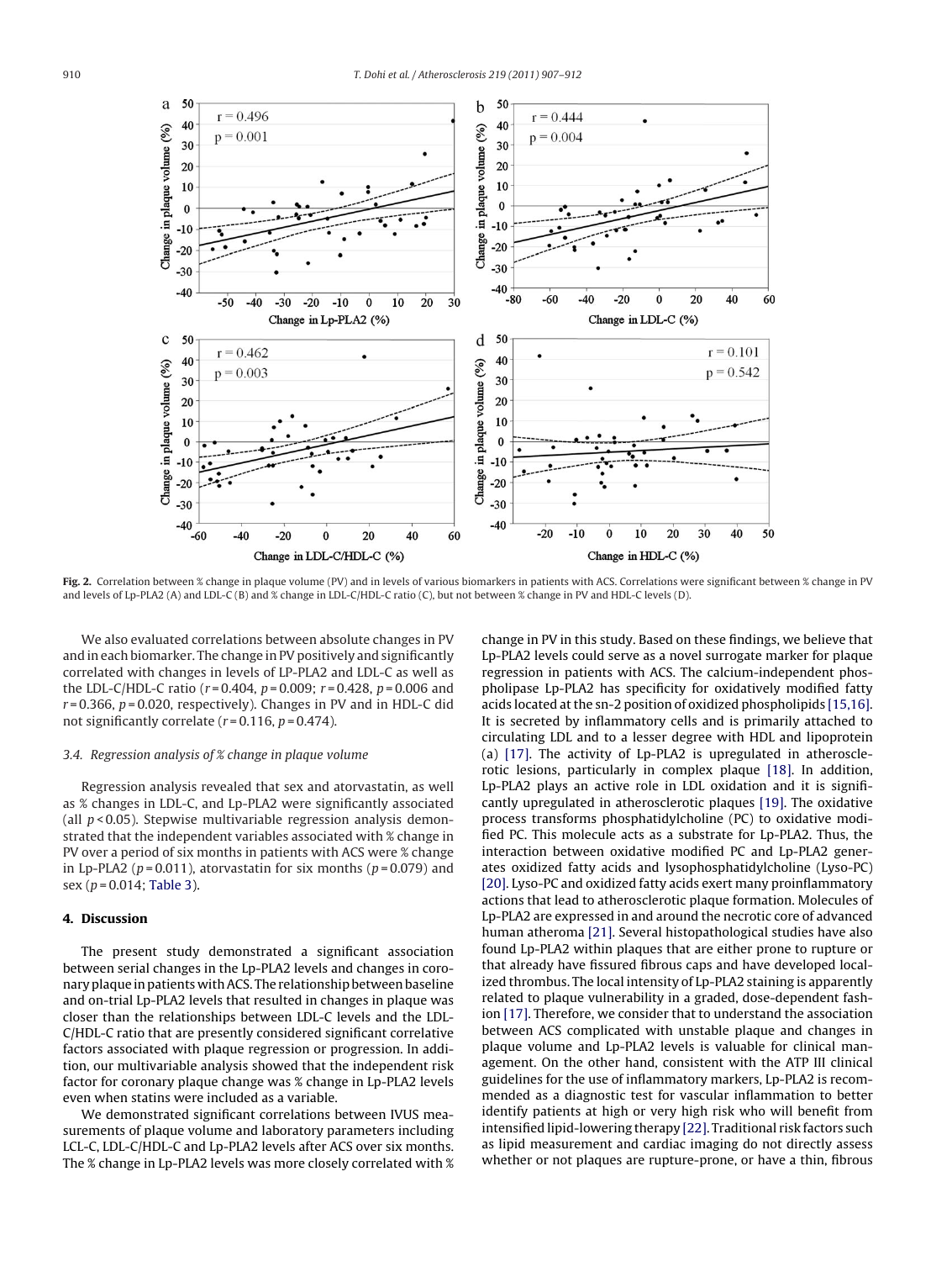<span id="page-4-0"></span>

| Results of regression analysis of % change in plaque volume. |  |  |  |
|--------------------------------------------------------------|--|--|--|
|--------------------------------------------------------------|--|--|--|

| Variable                    | Univariable          |           |                   | Multivariable |                      |           |                   |       |
|-----------------------------|----------------------|-----------|-------------------|---------------|----------------------|-----------|-------------------|-------|
|                             | <b>B</b> Coefficient | <b>SE</b> | 95%CI             | n             | <b>B</b> Coefficient | <b>SE</b> | 95%CI             | p     |
| Age                         | 0.005                | 0.003     | $-0.001$ to 0.010 | 0.105         | <b>NS</b>            |           |                   |       |
| Sex                         | 0.066                | 0.031     | $0.002 - 0.129$   | 0.043         | 0.067                | 0.026     | $0.014 - 0.120$   | 0.014 |
| <b>Diabetes</b>             | $-0.013$             | 0.022     | $-0.057$ to 0.032 | 0.566         | <b>NS</b>            |           |                   |       |
| Hypertension                | 0.008                | 0.021     | $-0.036$ to 0.053 | 0.710         | <b>NS</b>            |           |                   |       |
| Atorvastatin for six months | 0.062                | 0.019     | $0.022 - 0.102$   | 0.003         | 0.035                | 0.019     | $-0.004$ to 0.075 | 0.079 |
| % Change in LDL-C           | 0.197                | 0.064     | $0.067 - 0.327$   | 0.004         | <b>NS</b>            |           |                   |       |
| % Change in hs-CRP          | $-0.001$             | 0.003     | $-0.007$ to 0.005 | 0.769         | <b>NS</b>            |           |                   |       |
| % Change in Lp-PLA2         | 0.290                | 0.083     | $0.122 - 0.458$   | 0.001         | 0.227                | 0.085     | $0.054 - 0.400$   | 0.011 |

SE, standard error; CI, confidence interval; Lp-PLA2, lipoprotein-associated phospholipase A2; NS, not selected; p < 0.05 was considered significant.

cap. In contrast, higher levels of Lp-PLA2 at least indicate plaque inflammation and endothelial dysfunction, and thus preventive treatments should be intensified [\[22\]. T](#page-5-0)hus, we consider that Lp-PLA2 levels could be a more useful marker of plaque instability than simple values of lipids including LDL-C and HDL-C in clinical practice.

Some clinical epidemiological and case control studies have shown that elevated Lp-PLA2 levels predict future cardiovascular events [\[23,24\]. F](#page-5-0)urthermore, specific Lp-PLA2 inhibitors (such as darapladib) have recently been developed because Lp-PLA2 inhibition is thought to reduce phospholipid oxidation and the expression of adhesion molecules that promote atherogenesis. Darapladib reduces the lysophosphatidylcholine content and the expression of 24 genes associated with macrophage and T-lymphocyte function, along with a considerable decrease in plaque and necrotic core areas in the porcine coronary model [\[25\].](#page-5-0) Furthermore, Serruys et al. recently reported the findings of Integrated Biomarkers and Imaging Study-2 (IBIS-2), which was an international, multicenter, randomized control investigation of the effects of darapladib on coronary plaque deformability and composition using IVUS-based radiofrequency analysis. The results showed that the necrotic core continues to expand in patients with coronary artery disease who are treated with optimal standard-of-care treatment whereas darapladib halts increases in necrotic core volume [\[26\]. W](#page-5-0)ith respect to these results, we believe that circulating Lp-PLA2 levels reflect the systemic instability of atherosclerosis in patients with coronary artery disease and that Lp-PLA2 inhibition might offer a novel therapeutic approach. Furthermore, our finding of coronary plaque regression after ACS indicates a decrease in the necrotic core. Hence, we consider that decreasing the circulating Lp-PLA2 levels helps to attenuate PV and stabilize plaques in patients after ACS.

Several limitations are associated with the present study. Firstly, the sample size of this observational study was small and the advantages conferred by this study design will be difficult to replicate. Considerable positive evidence supporting the value of statins for treating coronary artery disease has recently been published and finding untreated patients for future comparisons with statin-treated patients who have ACS will probably become challenging. We feel that this factor outweighs the issue with the small study size. Secondly, the study population comprised only Japanese patients with ACS. Thus, our results might not be applicable to other circumstances. We therefore believe that further study is needed to clarify the external validity and clinical significance of circulating Lp-PLA2 levels.

In conclusion, the present study discovered an important relationship between circulating Lp-PLA2 levels and changes in coronary plaque determined by serial IVUS in patients with ACS. That a decrease in Lp-PLA2 in patients with ACS might play a significant role in promoting plaque regression provides further impetus for the concept that controlling Lp-PLA2 levels is atheroprotective.

#### **Conflict of interest**

No authors report any conflict of interest.

## **Acknowledgments**

The authors are grateful to the staff of the Department of Cardiovascular Medicine at Juntendo University. We also thank Natsuko Yamamoto for IVUS data analysis and Yumi Nozawa for secretarial assistance.

#### **References**

- [1] Baigent C, Keech A, Kearney PM, et al. Efficacy and safety of cholesterollowering treatment: prospective meta-analysis of data from 90,056 participants in 14 randomised trials of statins. Lancet 2005;366:1267–78.
- [2] Baigent C, Blackwell L, Emberson J, et al. Efficacy and safety of more intensive lowering of LDL cholesterol: a meta-analysis of data from 170,000 participants in 26 randomised trials. Lancet 2010;376:1670–81.
- [3] Ikonomidis I, Michalakeas CA, Lekakis J, et al. The role of lipoprotein-associated phospholipase A2 (Lp-PLA2) in cardiovascular disease. Rev Recent Clin Trials 2011;6:108–13.
- [4] McCullough PA. Darapladib and atherosclerotic plaque: should lipoproteinassociated phospholipase A2 be a therapeutic target? Curr Atheroscler Rep 2009;11:334–7.
- [5] Sudhir K. Clinical review: lipoprotein-associated phospholipase A2 a novel inflammatory biomarker and independent risk predictor for cardiovascular disease. J Clin Endocrinol Metab 2005;90:3100–5.
- [6] Nissen SE, Tuzcu EM, Schoenhagen P, et al. Effect of intensive compared with moderate lipid-lowering therapy on progression of coronary atherosclerosis: a randomized controlled trial. JAMA 2004;291:1071–80.
- [7] Nissen SE, Nicholls SJ, Sipahi I, et al. Effect of very high-intensity statin therapy on regression of coronary atherosclerosis: the ASTEROID trial. JAMA 2006;295:1556–65.
- [8] Nicholls SJ, Tuzcu EM, Sipahi I, et al. Statins high-density lipoprotein cholesterol, and regression of coronary atherosclerosis. JAMA 2007;297:499–508.
- [9] Hiro T, Kimura T, Morimoto T, et al. Effect of intensive statin therapy on regression of coronary atherosclerosis in patients with acute coronary syndrome: a multicenter randomized trial evaluated by volumetric intravascular ultrasound using pitavastatin versus atorvastatin (JAPAN-ACS [Japan assessment of pitavastatin and atorvastatin in acute coronary syndrome] study). J Am Coll Cardiol 2009;54:293–302.
- [10] Takayama T, Hiro T, Yamagishi M, et al. Effect of rosuvastatin on coronarv atheroma in stable coronary artery disease: multicenter coronary atherosclerosis study measuring effects of rosuvastatin using intravascular ultrasound in Japanese subjects (COSMOS). Circ J 2009;73:2110–7.
- [11] Okazaki S, Yokoyama T, Miyauchi K, et al. Early statin treatment in patients with acute coronary syndrome: demonstration of the beneficial effect on atherosclerotic lesions by serial volumetric intravascular ultrasound analysis during half a year after coronary event: the ESTABLISH Study. Circulation 2004;110:1061–8.
- [12] Dohi T, Miyauchi K, Okazaki S, et al. Early intensive statin treatment for six months improves long-term clinical outcomes in patients with acute coronary syndrome (Extended-ESTABLISH trial): a follow-up study. Atherosclerosis 2010;210:497–502.
- [13] Vandenbroucke JP, von Elm E, Altman DG, et al. Strengthening the reporting of observational studies in epidemiology (STROBE): explanation and elaboration. Epidemiology 2007;18:805–35.
- [14] Kosaka T, Yamaguchi M, Soda Y, et al. Spectrophotometric assay for serum platelet-activating factor acetylhydrolase activity. Clin Chim Acta 2000;296:151–61.
- [15] Kudo I, Murakami M. Phospholipase A2 enzymes. Prostaglandins Other Lipid Mediat 2002;68–69:3–58.
- [16] Schaloske RH, Dennis EA. The phospholipase A2 superfamily and its group numbering system. Biochim Biophys Acta 1761;2006:1246–59.